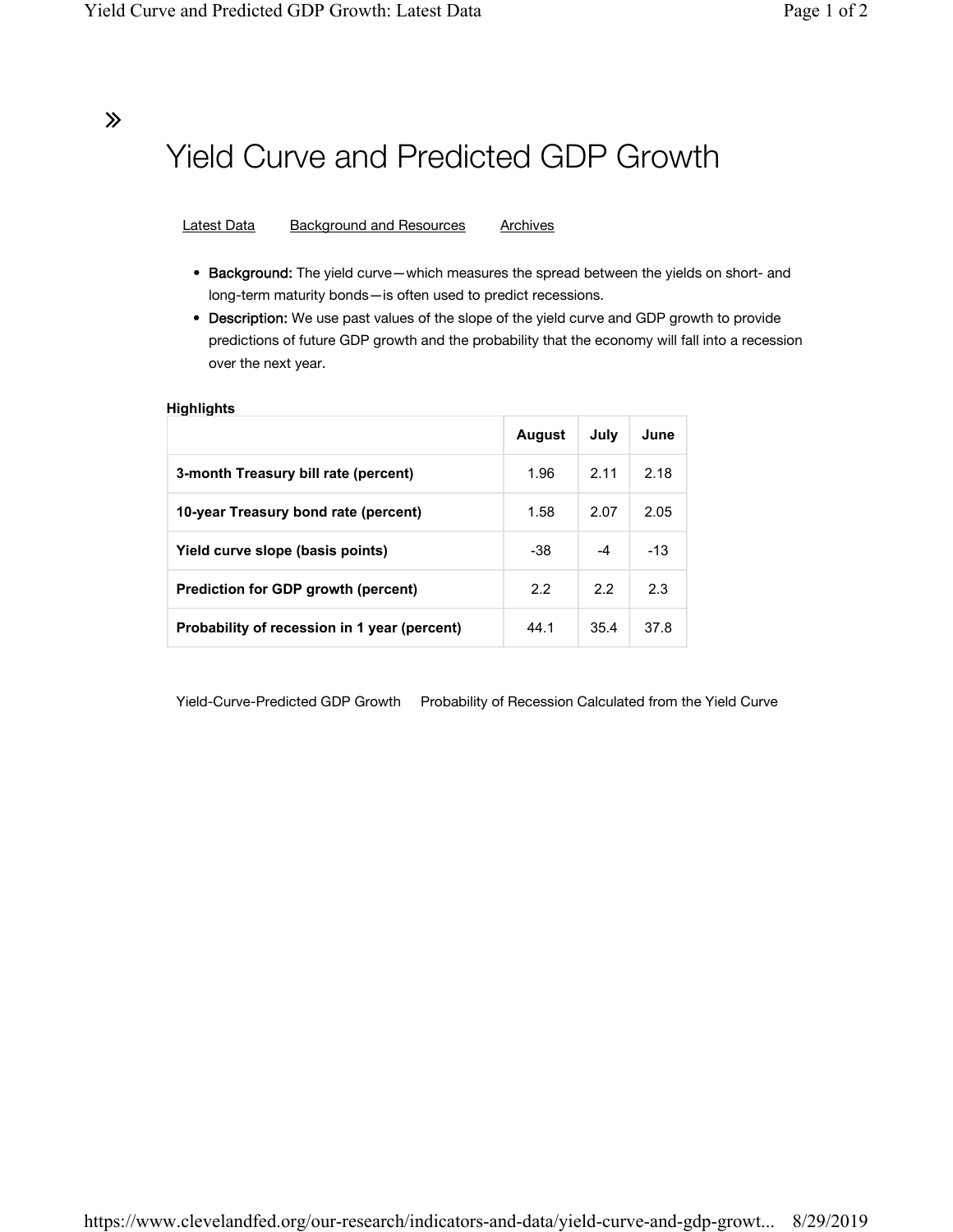### Yield-Curve-Predicted GDP Growth

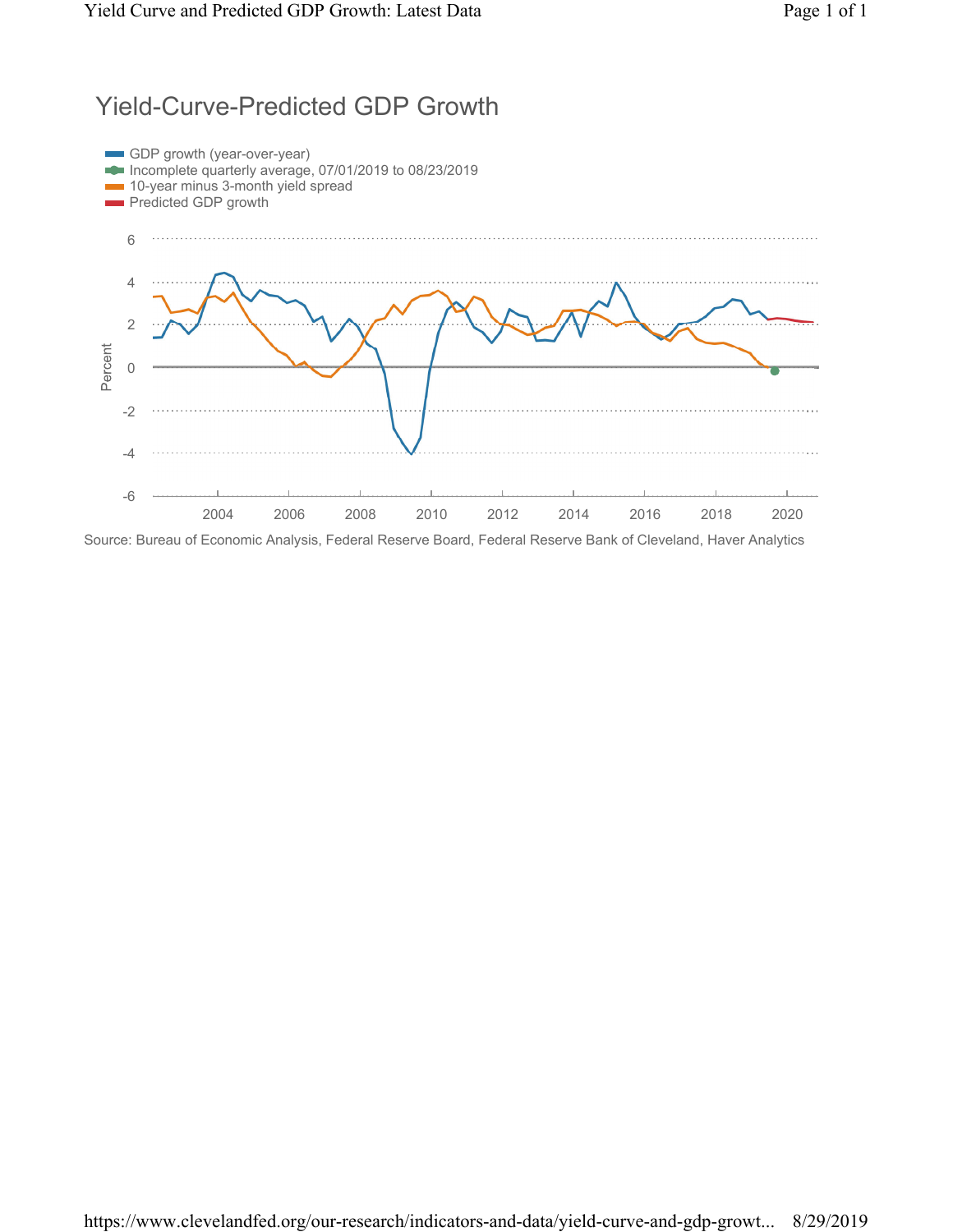Click/drag to zoom

## Probability of Recession Calculated from the Yield Curve



Source: Federal Reserve Board, Federal Reserve Bank of Cleveland, Haver Analytics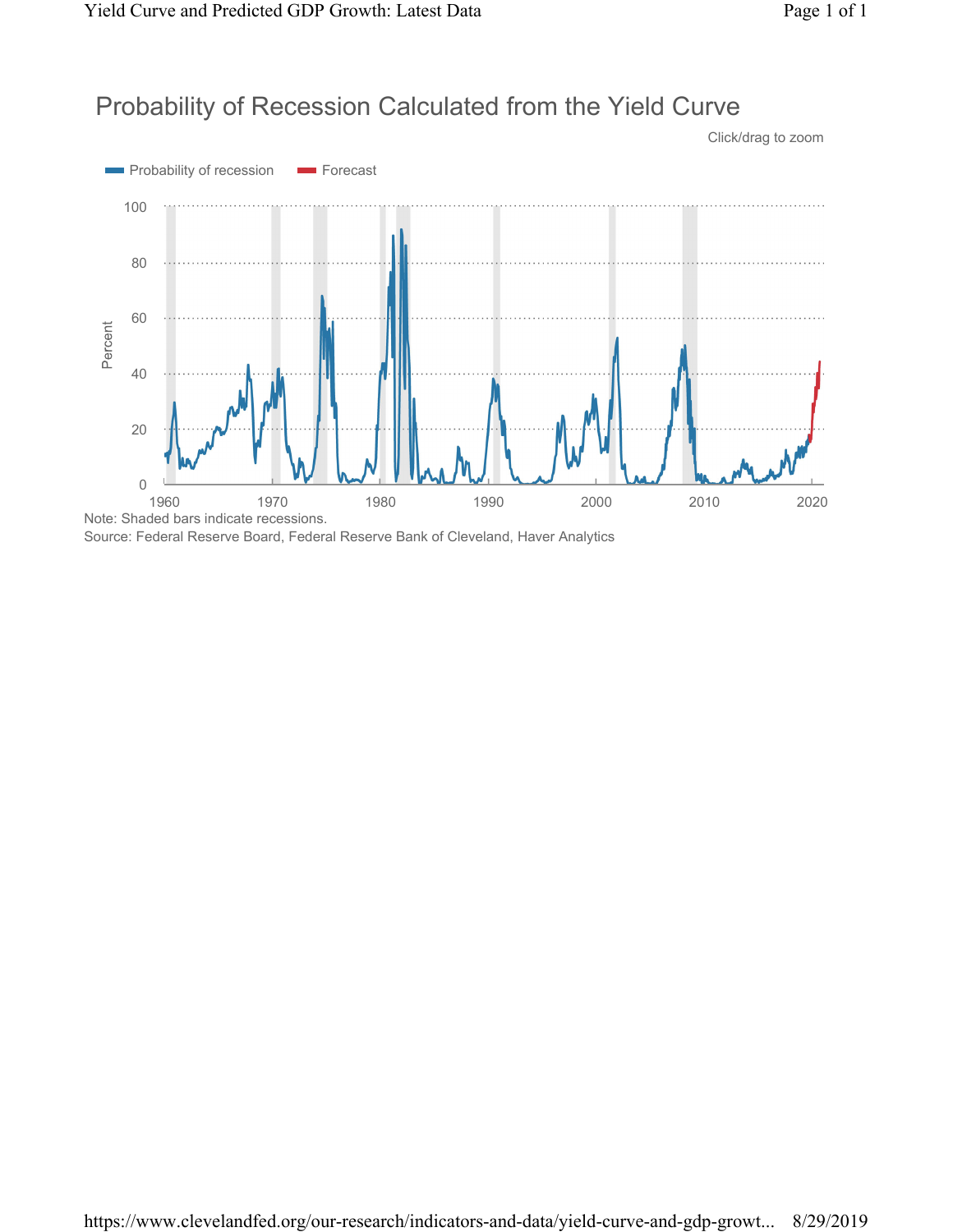Viald Curve Dradistad CDD Crowth

### Update Schedule

Last updated August 29, 2019 Covering July 20–August 23, 2019

Next update September 26, 2019

Further Info

Explanation of the model Research behind the model

### Related research

New York Fed's estimates of recession probabilities  $\rightarrow$ 

### Contact Us

For further information, please contact **x** CLEV Public Information.

© 2019 FEDERAL RESERVE BANK OF CLEVELAND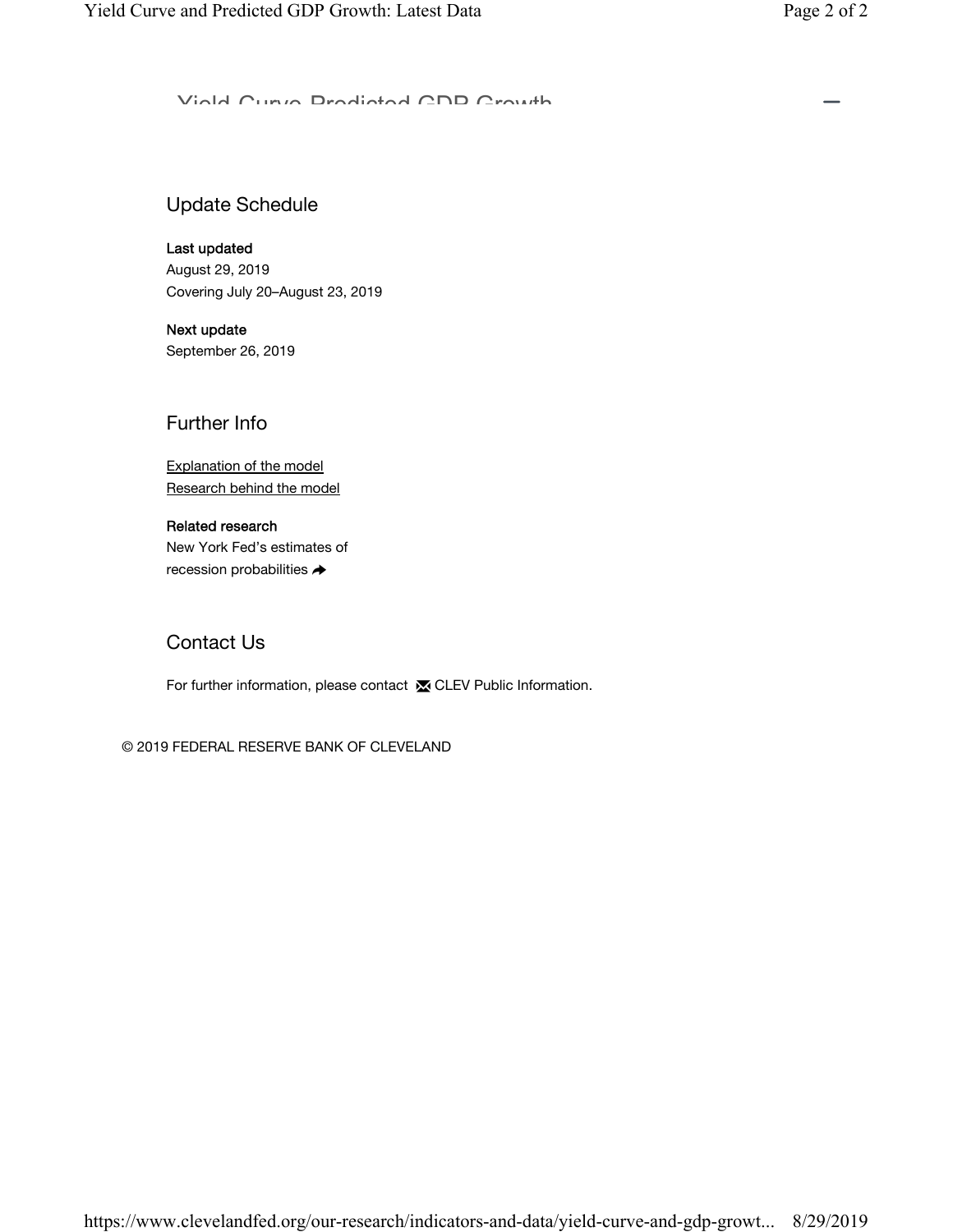∠

 $\equiv$ 

# Yield Curve and Predicted GDP Growth

Latest Data Background and Resources Archives

### The Yield Curve as a Predictor of Economic Growth

The slope of the yield curve—the difference between the yields on short- and long-term maturity bonds—has achieved some notoriety as a simple forecaster of economic growth. The rule of thumb is that an inverted yield curve (short rates above long rates) indicates a recession in about a year, and yield curve inversions have preceded each of the last seven recessions (as defined by the NBER  $\rightarrow$  ). One of the recessions predicted by the yield curve was the most recent one: The yield curve inverted in August 2006, a bit more than a year before the most recent recession started in December 2007. There have been two notable false positives: an inversion in late 1966 and a very flat curve in late 1998.

More generally, a flat curve indicates weak growth and, conversely, a steep curve indicates strong growth. One measure of slope, the spread between 10-year Treasury bonds and 3-month Treasury bills, bears out this relation, particularly when real GDP growth is lagged a year to line up growth with the spread that predicts it.

Yield Curve Spread and Real GDP Growth Yield Curve Spread and Lagged Real GDP Growth



# Yield Curve Spread and Real GDP Growth

Source: Bureau of Economic Analysis, Federal Reserve Board, Haver Analytics

### Predicting GDP Growth

We use past values of the yield spread and GDP growth to project what real GDP will be in the future. We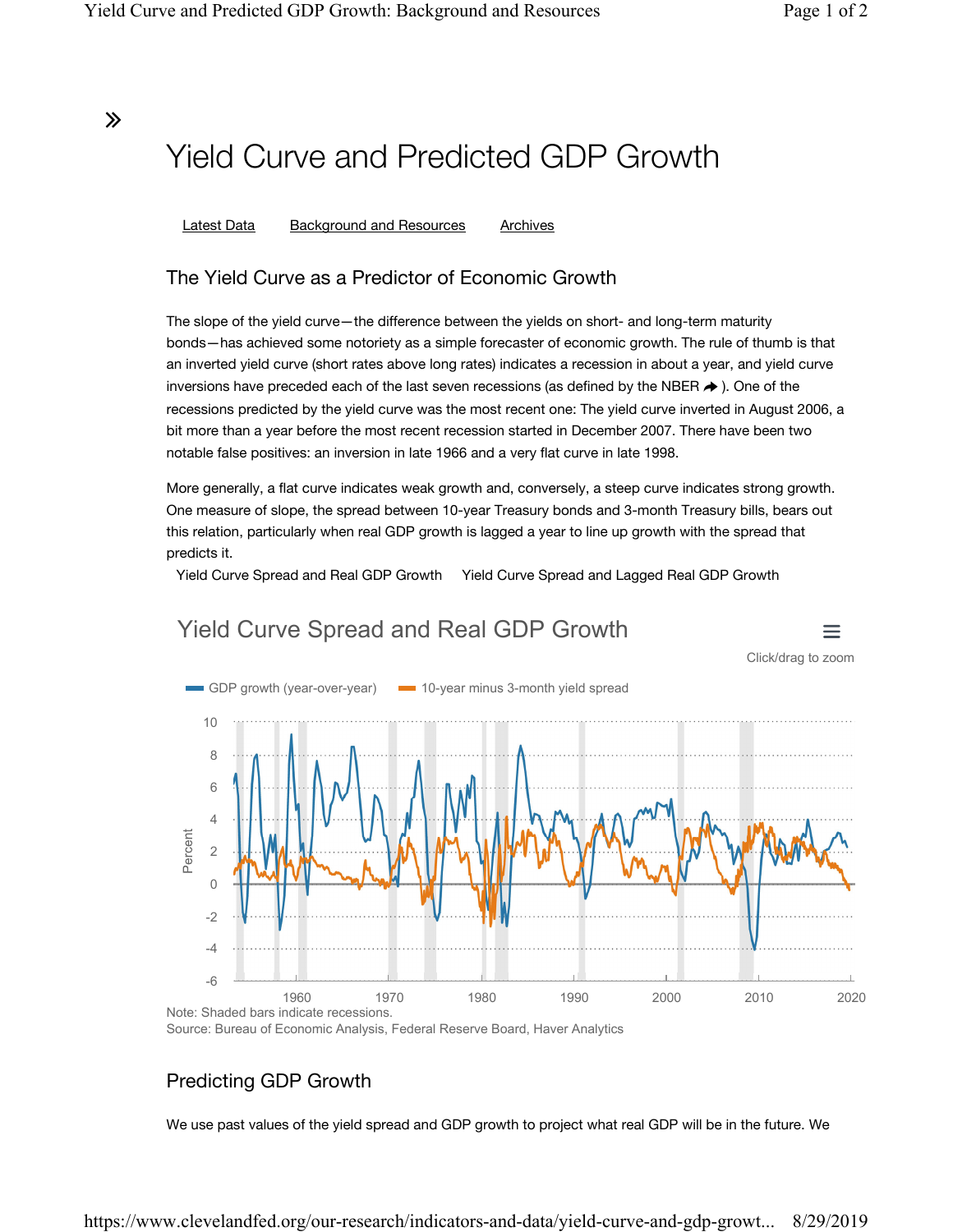typically calculate and post the prediction for real GDP growth one year forward.

### Predicting the Probability of Recession

While we can use the yield curve to predict whether future GDP growth will be above or below average, it does not do so well in predicting an actual number, especially in the case of recessions. Alternatively, we can employ features of the yield curve to predict whether or not the economy will be in a recession at a given point in the future. Typically, we calculate and post the probability of recession one year forward.

Of course, it might not be advisable to take these numbers quite so literally, for two reasons. First, this probability is itself subject to error, as is the case with all statistical estimates. Second, other researchers have postulated that the underlying determinants of the yield spread today are materially different from the determinants that generated yield spreads during prior decades. (For a recent example, see "Recession Probabilities.") Differences could arise from changes in international capital flows and inflation expectations, for example. The bottom line is that yield curves contain important information for business cycle analysis, but, like other indicators, should be interpreted with caution.

### Research on the Yield Curve's Ability to Signal Recessions

• "Does the Yield Curve Signal Recession?" This article provides more detail on issues related to using the yield curve to predict recessions.

### Additional Resources

- "The Yield Curve, Recessions, and the Credibility of the Monetary Regime." This working paper examines yield curves based on securities other than Treasury security and their ability to predict recessions.
- "Recession Probabilities." This article discusses the question of whether the underlying determinants of the yield spread today are materially different from the determinants that generated yield spreads during prior decade.
- The New York Fed's estimate of the probability of recession.  $\rightarrow$  This website contains much useful information along with an estimate of the probability of a recession in the United States 12 months ahead.

### Contact Us

For further information, please contact **in** CLEV Public Information.

© 2019 FEDERAL RESERVE BANK OF CLEVELAND